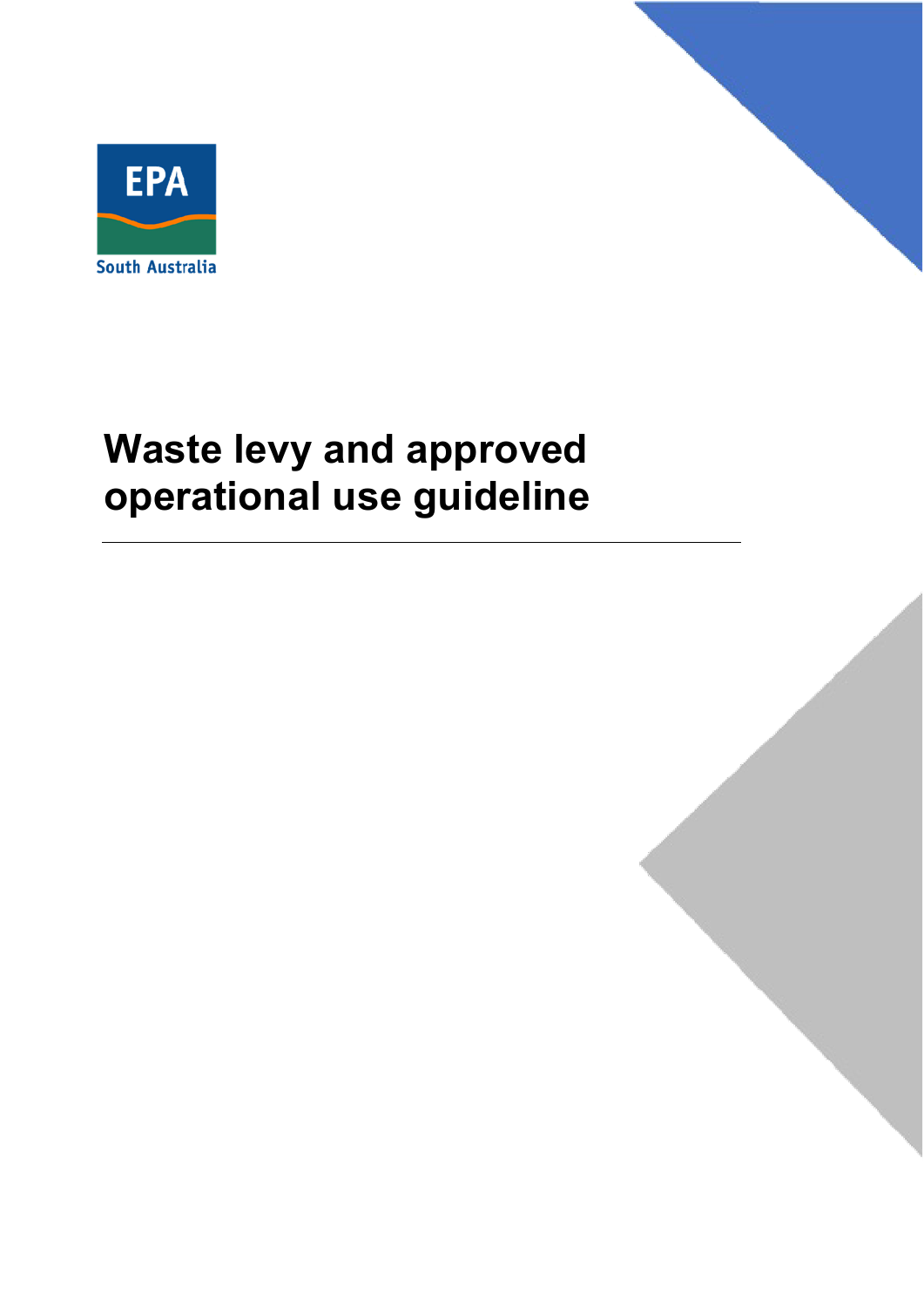#### **Waste levy and approved operational use guideline**

For further information please contact:

 Adelaide SA 5001 Information Officer Environment Protection Authority GPO Box 2607

| Telephone:           | (08) 8204 2004   |
|----------------------|------------------|
| Facsimile:           | $(08)$ 8124 4670 |
| Free call (country): | 1800 623 445     |

Website: www.epa.sa.gov.au Email: [epainfo@sa.gov.au](mailto:epainfo@sa.gov.au) 

ISBN 978-1-876562-95-3

ISBN 978-1-876562-95-3<br>Issued November 2021

#### Disclaimer

 This publication is a guide only and does not necessarily provide adequate information in relation to every situation. This publication seeks to explain your possible obligations in a helpful and accessible way. In doing so, however, some detail may not be captured. It is important, therefore, that you seek appropriate advice regarding your obligations, including legal advice.

© Environment Protection Authority

 acknowledgment of the source and to it not being used for commercial purposes or sale. Reproduction for purposes other This document may be reproduced in whole or part for the purpose of study or training, subject to the inclusion of an than those given above requires the prior written permission of the Environment Protection Authority.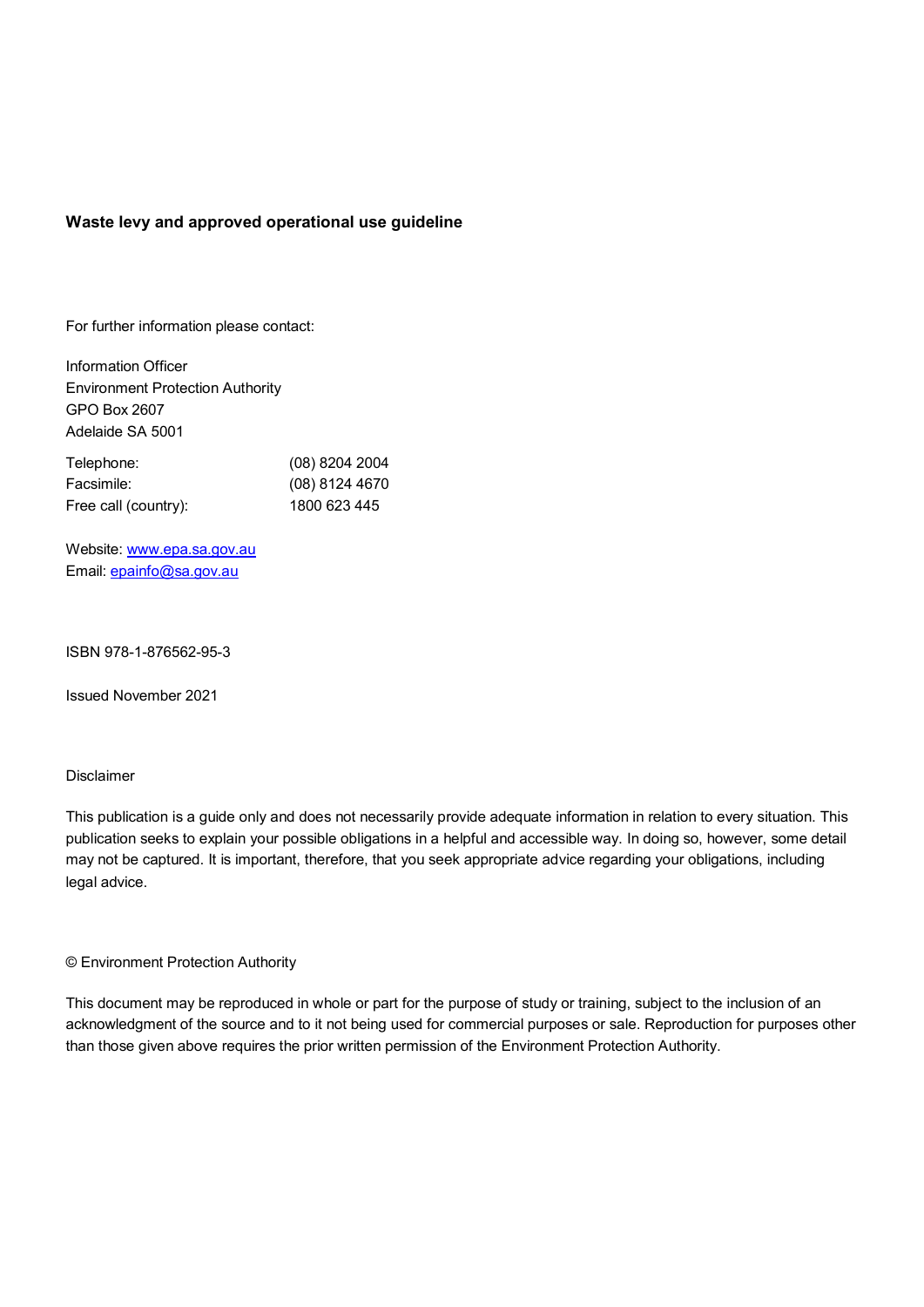## **Contents**

| 1                       |     |  |  |
|-------------------------|-----|--|--|
| $\mathbf{2}$            |     |  |  |
|                         | 2.1 |  |  |
|                         | 2.2 |  |  |
|                         | 2.3 |  |  |
|                         | 2.4 |  |  |
|                         | 2.5 |  |  |
|                         | 2.6 |  |  |
| $\mathbf{3}$            |     |  |  |
|                         | 3.1 |  |  |
|                         | 3.2 |  |  |
|                         | 3.3 |  |  |
| $\overline{\mathbf{4}}$ |     |  |  |
|                         | 4.1 |  |  |
|                         | 4.2 |  |  |
|                         | 4.3 |  |  |
| 5                       |     |  |  |
| 6                       |     |  |  |
| $\overline{7}$          |     |  |  |
|                         | 7.1 |  |  |
|                         | 7.2 |  |  |
| 8                       |     |  |  |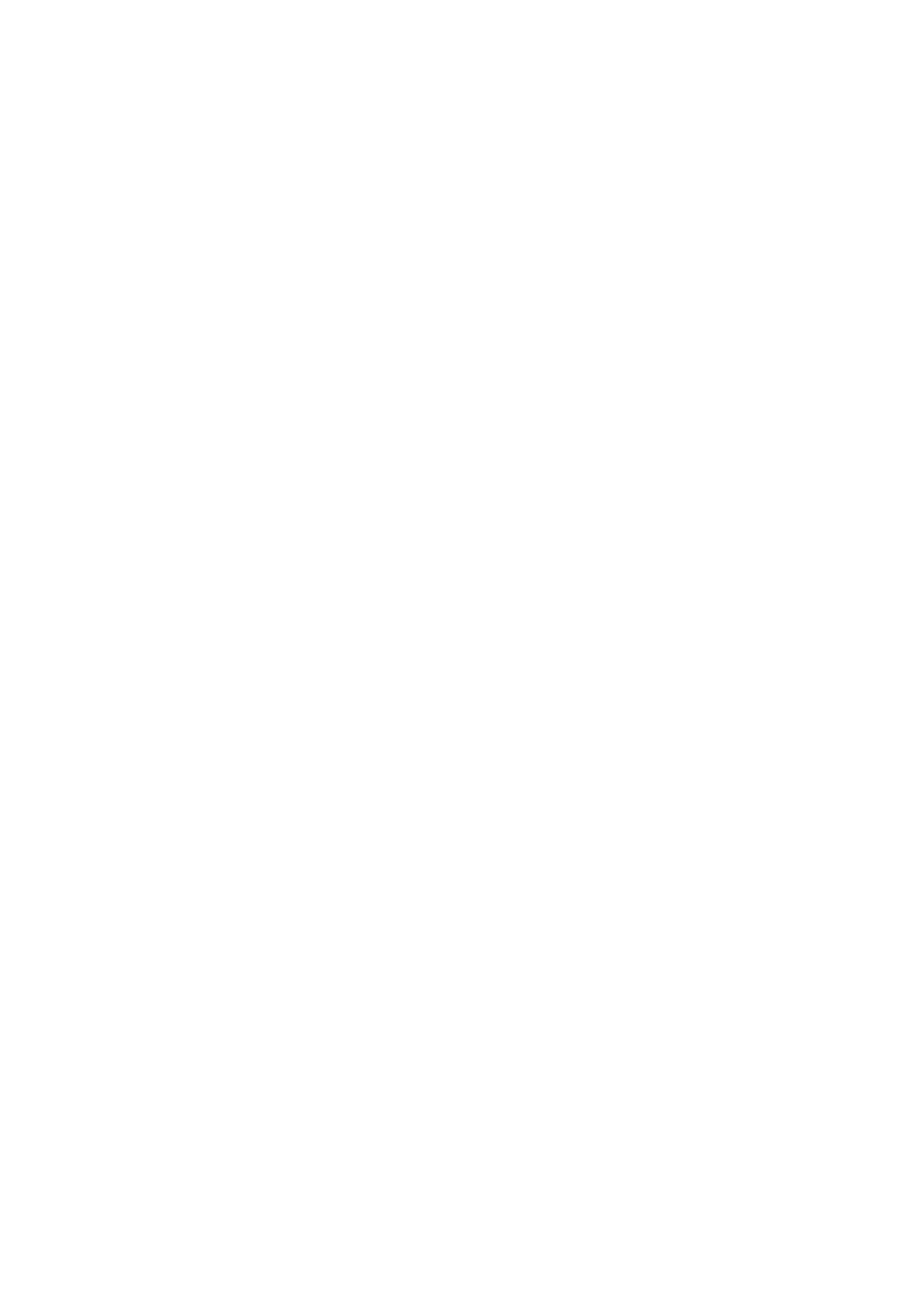## <span id="page-4-0"></span>**Abbreviations**

| EPA                   | South Australian Environment Protection Authority |
|-----------------------|---------------------------------------------------|
| EP Act                | <b>Environment Protection Act 1993</b>            |
| <b>EP Regulations</b> | <b>Environment Protection Regulations 2009</b>    |
| <b>MBR</b>            | mass balance reporting                            |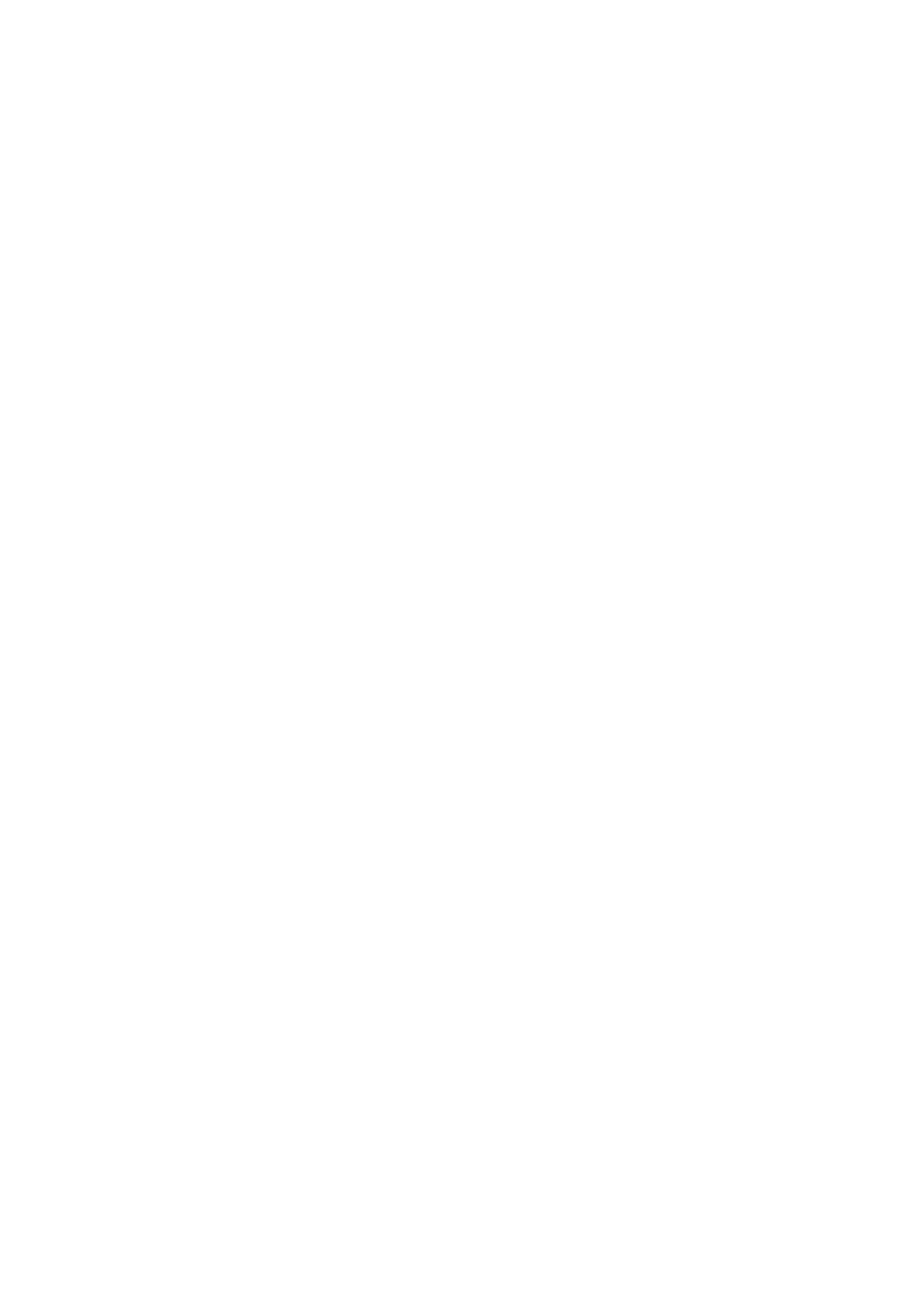#### <span id="page-6-0"></span>**1 Introduction**

 *Regulations 2009* (EP Regulations). It has been developed to assist licensees in understanding their obligations relating This guideline provides advice on how the waste levy is to be calculated and paid under the *Environment Protection*  to the waste levy in a helpful and accessible way, including new requirements under the revised waste levy provisions of the EP Regulations effective from 1 December 2021.

 Under section 113 of the *Environment Protection Act 1993* (EP Act) and part 6 of the EP Regulations, the waste levy is payable in respect of:

- Solid or liquid waste disposed of (including solid waste used as daily cover in landfill and disposal by incineration).
- Solid waste (including waste derived materials) used for an unapproved operational use.
- Solid waste (including waste derived materials) stockpiled in contravention of an EPA licence condition.

Applicable waste levy rates are published on the <u>EPA website</u>. Full or partial waste levy waivers may apply under section 116 of the EP Act in approved cases of a kind.

Only licensed waste disposal depots<sup>[1](#page-6-1)</sup> are liable to pay the waste levy (ie landfills, liquid waste depots and incineration waste levy. depots). Other waste recovery and reprocessing facilities, which do not undertake disposal, are not required to pay the

 From 1 December 2021, the *Environment Protection (Waste Depot Levy) Variation Regulations 2021* will amend how the solid waste levy is collected from landfills. The waste levy regulations have not previously been substantially updated since their commencement in the early 1990s. These amendments aim to ensure that the solid waste levy is collected in a fair and consistent manner that continues to drive positive resource recovery and environmental outcomes. The changes include:

- • **Daily cover**  a 10% daily cover deduction on waste levy payments applied to landfills required to use daily cover [\(section 2.3\)](#page-8-0).
- Waste fill removal of the \$0 levy on waste fill, meaning the full applicable solid waste levy rate applies to disposal of waste fill [\(section 2.4\)](#page-8-1).
- • **Operational use**  operational use of waste at landfills attracts the solid waste levy unless it is an approved operational use (<u>section 4</u>).
- • **Stockpiles**  stockpiling at landfills which is in contravention of EPA licence conditions attracts the solid waste levy [\(section 5\)](#page-14-0).
- • **Penalties**  lower penalties prescribed for default on waste levy payments which are self-reported by the licensee to default from occurring (<u>section 7</u>). the EPA, or where the EPA is satisfied that all reasonable and practicable measures were taken to prevent the

If you have any queries or are unsure about how these requirements apply to you, please contact (08) 8204 2004 or [email a](mailto:epawastelevy@sa.gov.au)nd provide your EPA licence number.

 $\overline{a}$ 

<span id="page-6-1"></span> 1 As defined in clause 3(3) of Schedule 1 of the Act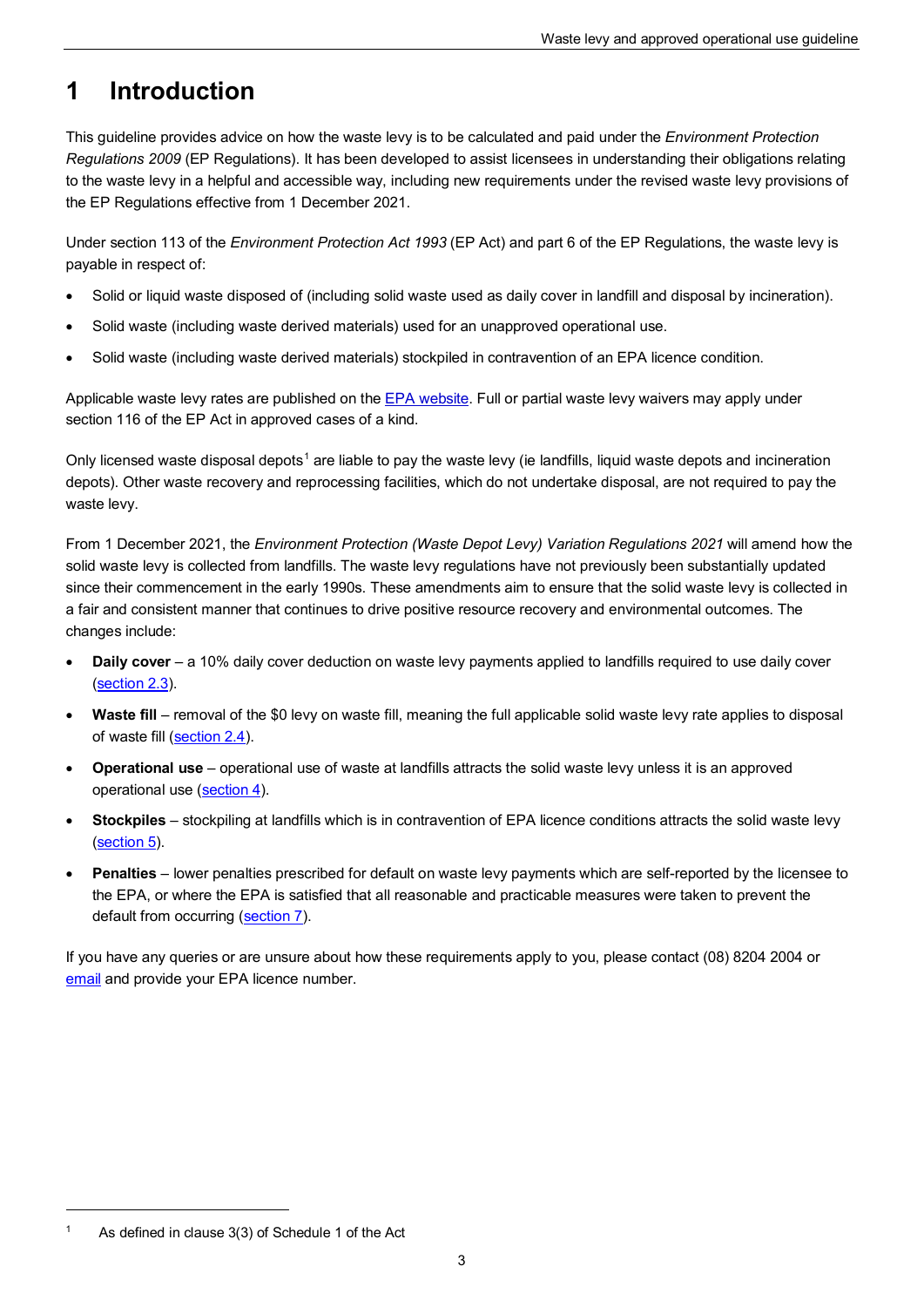## <span id="page-7-0"></span>**2 Monthly waste levy returns**

### <span id="page-7-1"></span>**2.1 Manner and form of monthly returns**

and liquid waste disposed of at the depot during the month (other than councils electing to pay the levy under and liquid waste di[sposed of at](#page-9-1) the depot during the month (other than councils electing to pay the levy under<br>regulation 75 – see <u>section 2.6</u>). The monthly return is used to calculate the amount of waste levy required t The waste levy is required to be paid on a monthly basis. In accordance with regulation 71(1), a person licensed to conduct a waste disposal depot under the EP Act must provide the EPA with a monthly waste levy return detailing solid the waste depot.

after. For example, returns for the month of July are due by 28<sup>th</sup> August, with payment due by 28<sup>th</sup> September. Penalties Monthly returns are due to the EPA by the 28<sup>th</sup> day of the following month with payment due by the 28<sup>th</sup> day of the month apply for late payment of the waste levy (see [section 7\)](#page-16-0).

In accordance with regulation 71(2), monthly returns must be completed in the manner and form approved by the EPA. Waste levy monthly returns must be submitted via the [online Environment Licensing Forms \(ELF\) licensee portal,](https://www.elf.sa.gov.au/) in the manner and form provided for by that system.

Reported solid waste disposed must include any residual waste disposed of from on-site resource recovery processes, and any waste or waste-derived materials used as daily cover for landfill (see [section 2.3\)](#page-8-0).

 requirements to report montly on material used for an operational purpose, and to provide details of stockpiled materials The monthly waste levy return should not include waste which is stockpiled or used for an operational use at the waste depot during the month. However, some waste depots (eg those receiving over 20,000 tonnes of waste or other matter per annum) are also required to submit a monthly *mass balance report* under regulation 71(2), which includes annually. Please visit the [Mass balance reporting page f](https://www.epa.sa.gov.au/environmental_info/waste_recycling/mass-balance-reporting)or more information.

 The following information is provided to assist you in understanding applicable levy rates under the EP Regulations and what should be included in monthly waste levy returns.

#### <span id="page-7-2"></span>**2.2 Metro vs non-metro**

 In accordance with Schedule 4, Part 2, clause 3 of the EP Regulations, a 50% reduced levy rate applies to waste which is metropolitan region (metro) by or on behalf of a non-metro council (Table 1). generated and disposed of outside metropolitan Adelaide (non-metro), or which is disposed of within the Adelaide

 metropolitan levy rate (Table 1). Monthly waste levy returns must specify whether waste is metro or non-metro in order to Waste which is generated outside of metropolitan Adelaide but disposed of inside metropolitan Adelaide attracts the determine the applicable levy rate.

Refer to the [map of the Adelaide metropolitan boundary.](http://location.sa.gov.au/viewer/?%20map=hybrid&x=138.61448&y=-34.96052%20&z=10&uids=195&pinx=%20&piny=&pinTitle=%20&pinText=) 

| Table 1 | Applicable levy rate – metro vs non-metro |
|---------|-------------------------------------------|
|---------|-------------------------------------------|

|   | Location where waste is generated                       | Location where waste is disposed of | Applicable levy rate |
|---|---------------------------------------------------------|-------------------------------------|----------------------|
| Α | Outside metropolitan Adelaide                           | Outside metropolitan Adelaide       | Non-metro levy rate  |
| В | By a council wholly outside of metropolitan<br>Adelaide | Within metropolitan Adelaide        | Non-metro levy rate  |
| С | Outside metropolitan Adelaide (other<br>than $B$ )      | Within metropolitan Adelaide        | Metro levy rate      |
| D | Inside metropolitan Adelaide                            | Outside metropolitan Adelaide       | Metro levy rate      |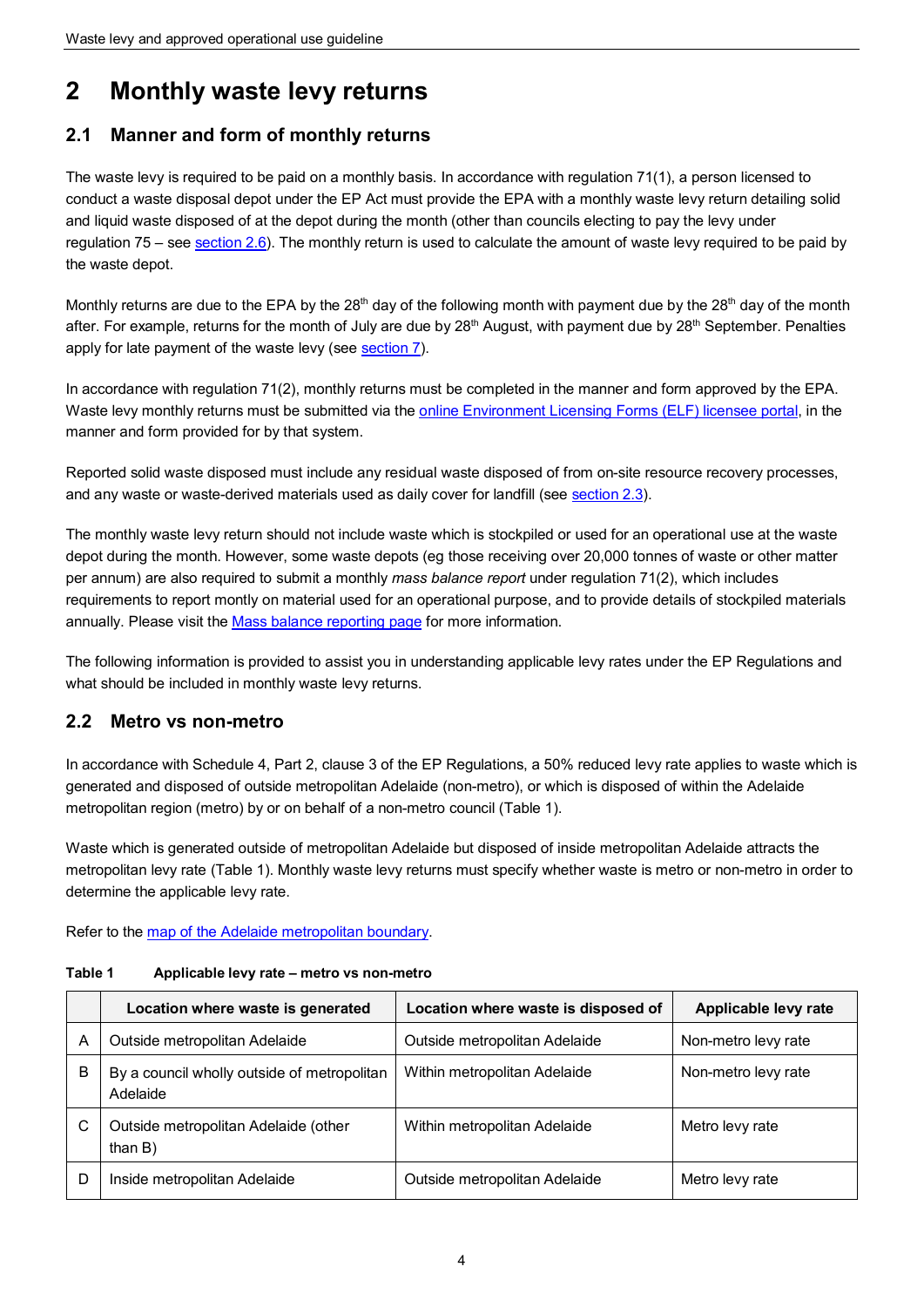In certain circumstances, waste generated in a non-metropolitan area, which has been diverted through a metropolitan resource recovery facility or transfer station and then disposed of at a non-metropolitan landfill may have the nonmetropolitan levy rate applied. EPA written approval must be obtained before this can occur. Each instance is dealt with on a case-by-case basis. If this applies to your operation please [contact Waste Levy Audit](mailto:epawastelevy@sa.gov.au) for details on the requirements.

### <span id="page-8-0"></span>**2.3 Daily cover deduction**

Waste used as cover for landfill on a daily or more frequent basis, including any waste derived alternative daily cover materials, must be included in monthly waste levy returns under 'solid waste'. This includes any waste or waste-derived materials received or generated at the depot and used for cover of the landfill face. However, this does not include on-site excavated soil, fibre/polymer-based spray cover products or tarpaulin-based cover systems This also does not include material used for an approved operational use, such as capping or interim cover (see <u>section 4</u>).

Stockpiled daily cover material does not need to be reported on monthly waste levy returns until it is placed in the landfill cell for use provided the mass of the daily cover material is calculated as it is used (see section 5 for more information regarding regulation of stockpiled materials). Daily cover material can alternatively be reported at the time it is moved to the cell for use so that it is not necessary to separately report the amount of daily cover material used each day.

In accordance with Schedule 4, Part 2, clause 3(2) of the EP Regulations, waste disposal depots which are required under condition of their EPA licence to cover landfilled waste with material on a daily or more frequent basis will have a 10% deduction applied to the waste levy payable.

The deduction is automatically applied to eligible licensees once monthly returns are made via the ELF licensing portal. The amount of the deduction is calculated as follows:

| Deduction | Waste disposed | Average levy rate |
|-----------|----------------|-------------------|
| (10%)     | (tonnes)       | $paid(\$)$        |

Where:

- • **waste disposed (tonnes)** is the total tonnes of all levyable waste disposed or used as daily cover (including tonnes of waste subject to a ministerial levy waiver, such as asbestos)
- **average levy rate paid (\$)** is the average full metro and non-metro levy rate paid on solid waste (excluding any levy subject to a ministerial levy waiver, such as asbestos).

In all circumstances, landfills must ensure they are complying with regulatory obligations under the EP Act and their EPA licence relating to the covering of waste.

<span id="page-8-1"></span>For more information on the covering of waste see the EPA guideline, *[Environmental management of landfill facilities](https://www.epa.sa.gov.au/files/4771343_guide_landfill.pdf)*.

### **2.4 Waste fill**

Up until 1 December 2021, the disposal of waste fill (as defined in regulation 3 of the EP Regulations) has attracted Up until 1 December 2021, the disposal of waste fill (as defined in regulation 3 of the EP Regulations) has attracted<br>a \$0 levy rate. This was to reflect a historical requirement that landfills use waste fill for daily cov daily cover materials are often used. As of 1 December 2021, a 10% deduction will apply to account for the use of any daily cover materials (see <u>section 2.3</u>), and waste fill will attract the full applicable levy rate and is no longer required to be reported separately from other solid waste and other matter in monthly levy returns.

levy returns (ie waste fill received during the month and stockpiled must not be included – see <u>section 5</u>). As with other waste, all waste fill disposed of or used as daily cover during the month must be included in monthly waste

 regardless of whether it is stockpiled waste fill which was previously reported to the EPA as waste fill received for All waste fill disposed of or used as daily cover during the month must be included in monthly waste levy returns disposal prior to the regulations being amended on 1 December 2021.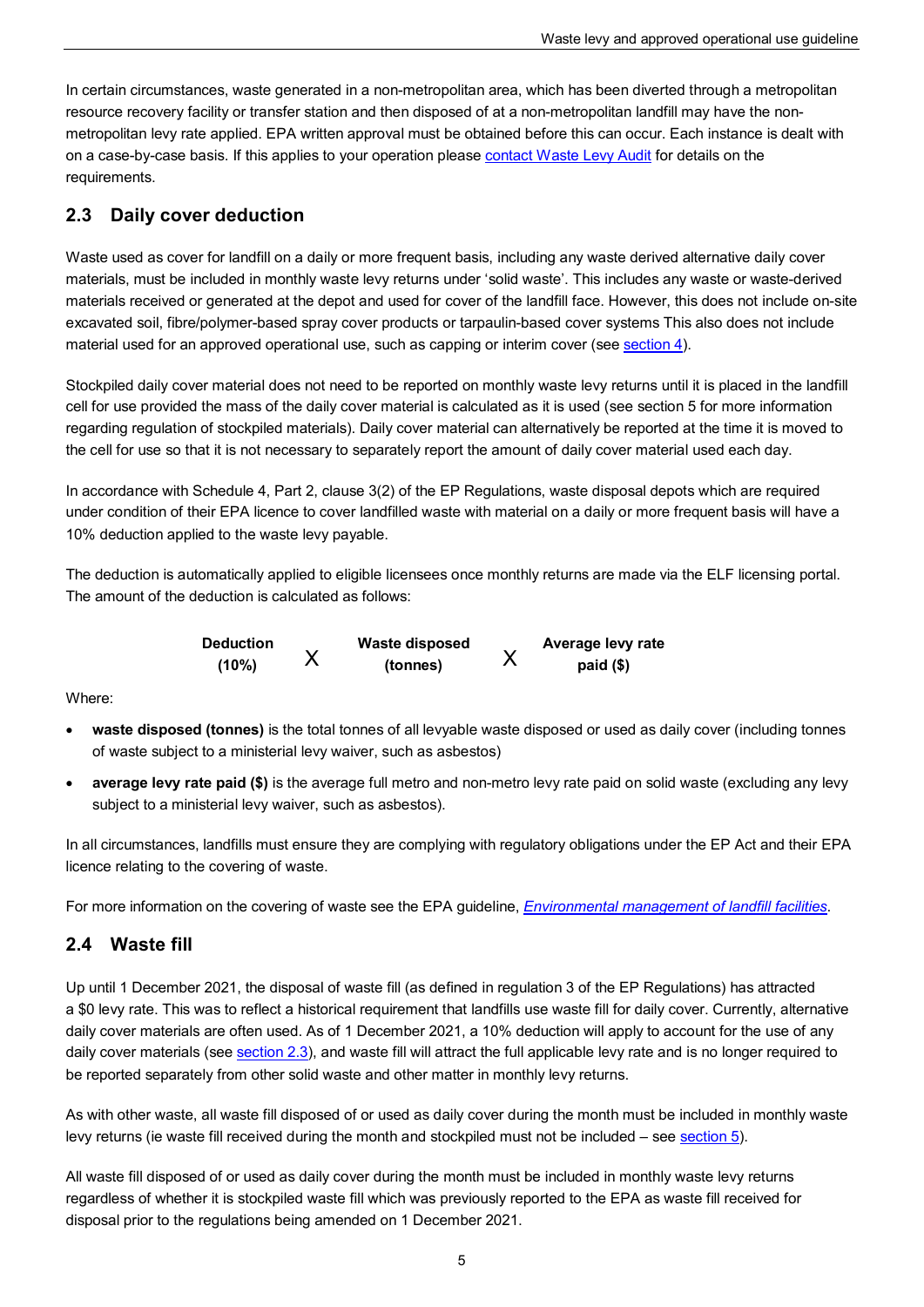### <span id="page-9-0"></span>**2.5 On-site excavated soil**

 There is no levy payable on on-site excavated soils as this does not constitute 'waste received at the depot' in accordance with section 113 of the EP Act. On-site excavated soils which are disposed of or used for daily cover do not need to be included in monthly waste levy returns.

 monitoring and accounting for the use of on-site excavated soils at depots. Landfill depots disposing of 10,000 tonnes of solid waste per annum or more must undertake a volumetric survey of the entire depot site. (Prior to 1 July 2021, a volumetric survey of the landfill cell only was required). This assists the EPA in

## <span id="page-9-1"></span>**2.6 Population formula**

 levy on the basis of the population formula (rather than on the basis of each tonne of waste received). This only applies if: Under regulation 75 of the EP Regulations, councils which operate a waste disposal depot may elect to pay the waste

- The whole council area is located outside of metropolitan Adelaide, and
- All waste received for disposal at the depot is from premises situated outside of metropolitan Adelaide, and
- The depot receives less than 10,000 tonnes of solid waste for disposal per annum.

 be submitted to the EPA. If a council elects to pay the levy on the basis of the population formula then no monthly waste levy return is required to

Councils who also dispose of wastes from outside of their own council area should provide a monthly waste levy return to accurately reflect the amount of waste disposed of.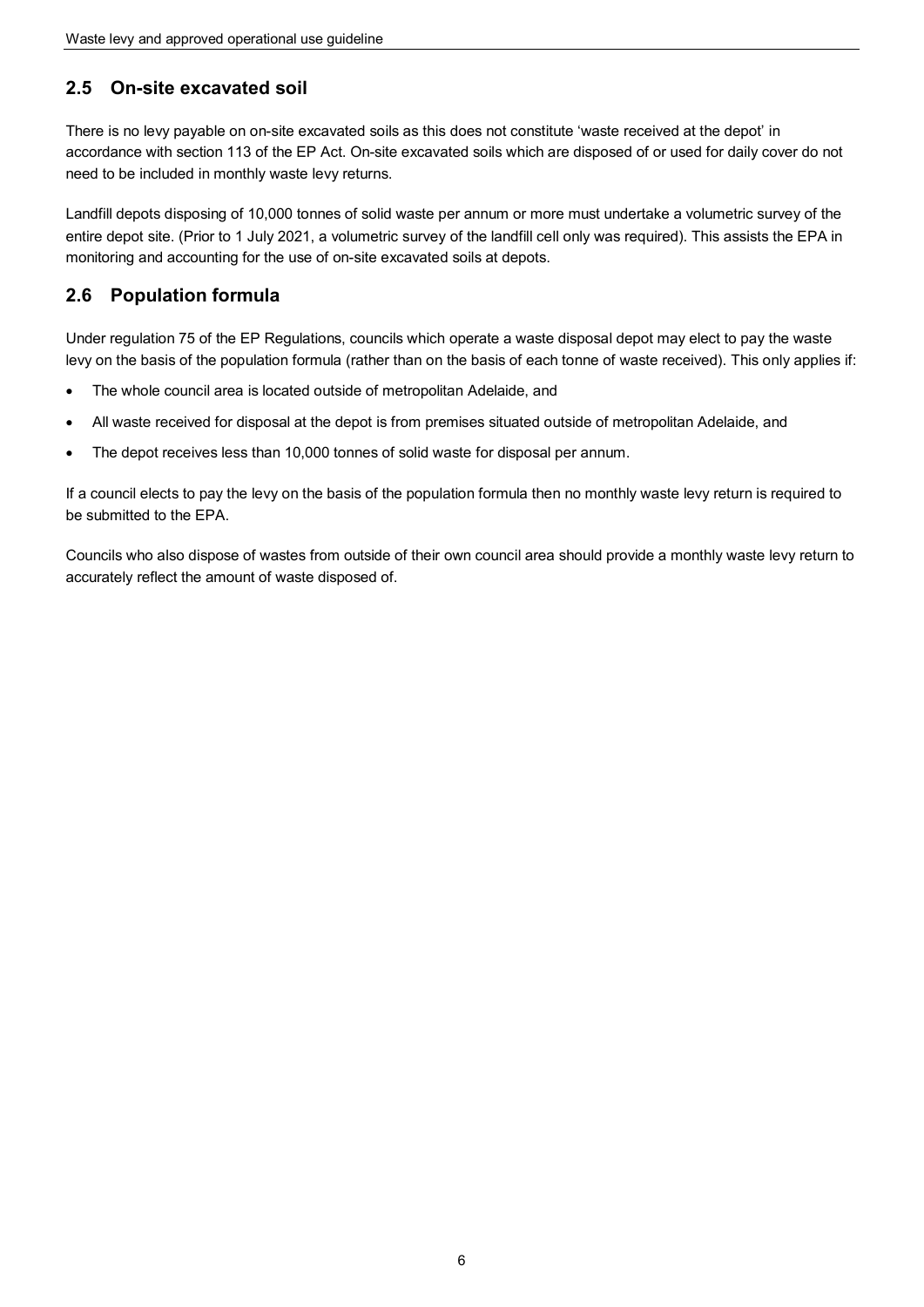## <span id="page-10-0"></span>**3 Waste measurement and weighbridge requirements**

Regulation 71A outlines how waste is to be measured for the purposes of monthly waste levy returns. This section provides an overview of how these requirements apply to waste disposal depots for the purposes of monthly waste levy returns to assist you in understanding your obligations under the EP Regulations.

Further detail and requirements are also outlined in the *[Waste reporting, record keeping and measurement standard](https://www.epa.sa.gov.au/files/14819_mass_balance_reporting_standard.pdf)* (the Standard), including details on conversion factors and when these may be used.

#### <span id="page-10-1"></span>**3.1 Waste measurement when a weighbridge is required**

Under regulation 72(1), waste depots are required to install an approved weighbridge if, in a financial year, it:

• received 20,000 tonnes of more of solid waste and other matter

OR

• disposed of 10,000 tonnes or more of solid waste (including waste used as cover for landfill).

Some limited exceptions to this requirement are prescribed in regulation 72(3).

'Approved weighbridge' is defined in regulation 3 and means a weighbridge that is operated in accordance with a licence issued under the Commomwealth *National Measurement Act 1960*, or a weighbridge that is approved by the EPA under regulation 69.

 Under regulation 71A(3)(a), landfills with an approved weighbridge must use it to determine the mass of waste for the purposes of monthly waste levy returns, unless the *[Waste reporting, record keeping and measurement standard](https://www.epa.sa.gov.au/files/14819_mass_balance_reporting_standard.pdf)*  determines otherwise (see section 4.1 of this standard).

#### <span id="page-10-2"></span>**3.2 Waste measurement when a weighbridge is not required**

Where a waste depot is not required to install an approved weighbridge, under regulation 71A(3)(b) waste depots may determine the mass of waste for the purposes of a monthly waste levy return either:

• with the use of an approved weighbridge

OR

• by using conversion factors for the relevant vehicle class in accordance the *[Waste reporting, record keeping and](https://www.epa.sa.gov.au/files/14819_mass_balance_reporting_standard.pdf) [measurement standard](https://www.epa.sa.gov.au/files/14819_mass_balance_reporting_standard.pdf)*.

If there is no relevant conversion factor specified in the standard, the waste depot must use an approved weighbridge. Under regulation 73(1)(a), the EPA may grant an exemption from the requirement to use a weighbridge if the waste depot disposes of less than 10,00 tonnes and the EPA is satisfied that the waste depot uses adequate alternative methods of measuring the mass of solid waste or other matter (such as site-specific conversion factors).

#### <span id="page-10-3"></span>**3.3 Liquid waste**

 Regulation 71A(5) specifies methods that may be used to measure liquid waste disposed of at the depot. These include any of the following:

- Use of a dipstick pre-calibrated for the liquid waste container.
- A volume-measuring device installed at the depot and approved by the EPA.
- An approved weighbridge*.*
- A certified cartnote signed by the producer and the transporter (Waste transport certificate or Waste tracking form).
- If the liquid waste container is full, calculated from the dimensions of the container.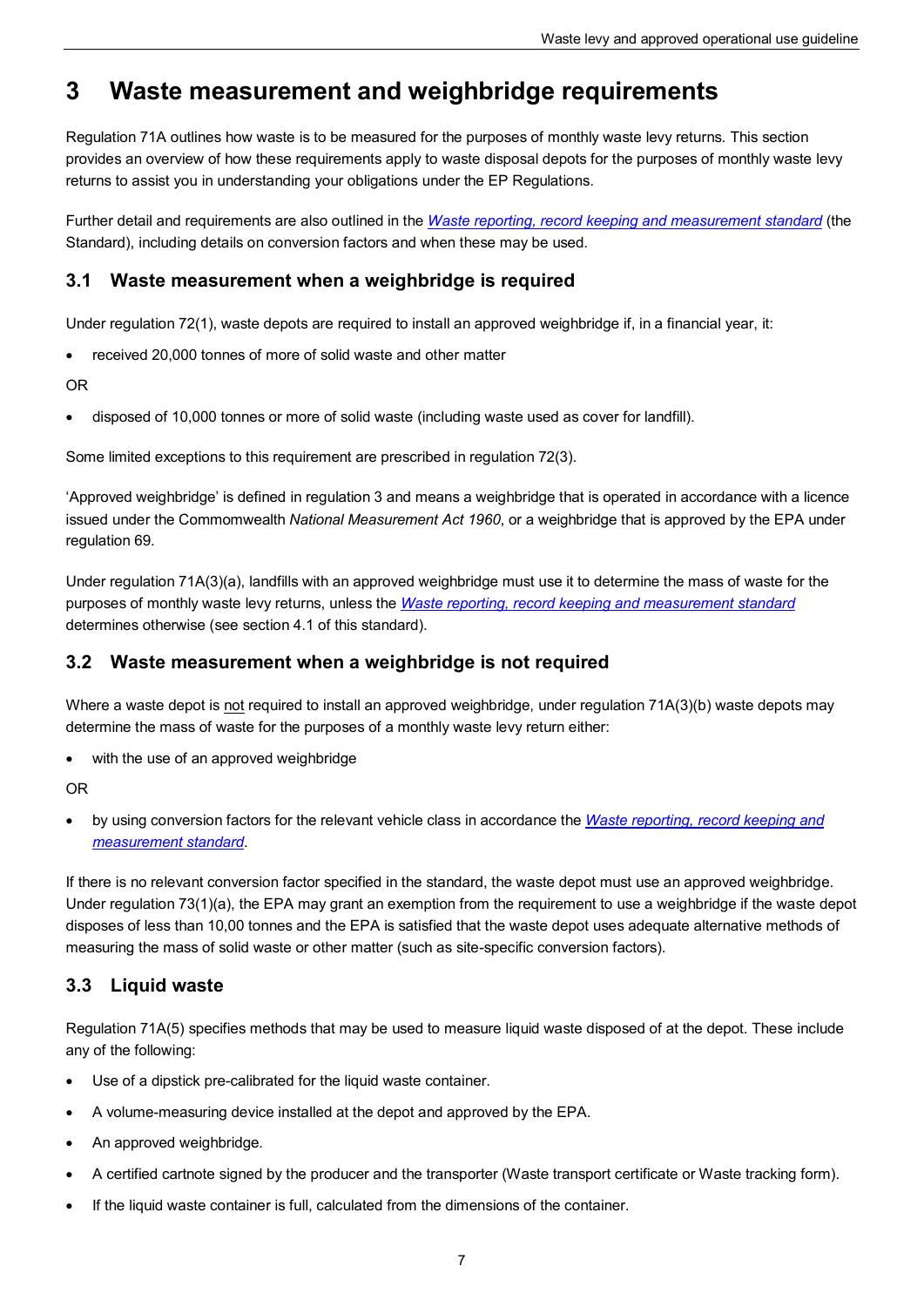## <span id="page-11-0"></span>**4 Approved operational use**

 From 1 December 2021, the operational use of solid waste or waste derived materials received at a landfill will attract the waste levy unless it is an 'approved operational use' in accordance with regulation 69A. An approved operational use means:

• An operational use of a kind specified under the *Approved Operational Use Standard* and carried out in accordance with the requirements specified in that standard (no standard has been published at this time)

OR

• An operational use undertaken into accordance with a site-specific *approved operational use declaration* made by the EPA under regulation 69A.

 The levy is payable on waste used for an unapproved operational use, or used in breach of applicable conditions or requirements in the standard or relevant declaration (including exceeding the amount of material permitted to be used). The levy will be applied to waste used in breach of any applicable conditions or requirements, but not to any material used in accordance with the approval.

 Under regulation 75AA, if waste or other matter is found to have been used for an unapproved operational use, the EPA may estimate the amount of levy owed and issue an invoice to recover the amount.

Whether the waste or other matter must be removed and/or disposed of will depend on whether the use breaches other regulatory requirements or conflicts with EPA policy outcomes if left in place.

### <span id="page-11-1"></span>**4.1 When is a declaration required for an operational use**

An approved operational use declaration is required when waste or other matter received at the depot is to be used for an operational use not already specified in the *Approved Operational Use Standard*. This includes anything which meets the definition of waste under the EP Act, or other matter associated with waste (such as waste-derived materials).

Examples of operational uses include:

- construction or maintenance of internal roads
- interim cover of landfill
- final capping of landfill cells
- landscaping and mulching.

 An approved operational use declaration will not be granted for material used for daily cover within a landfill cell as an allowance is already made for this. As outlined in [section 2.3,](#page-8-0) a 10% deduction to levy payments is applied where a landfill is required to use daily cover to allow for its use. No further allowance will be made for use of daily cover materials.

Certain materials, when used for an operational purpose, do not constitute waste or other matter received at the depot and do not require approval under regulation 69A, such as:

- Soils excavated from within the depot site.
- Virgin materials purchased from a quarry and brought to the depot for that use (such as quarried sand or crushed rock).
- Construction materials manufactured, purchased and brought to the depot for that use (such as steel beams for building construction or geotextiles for landfill cell construction).

However, use of these material may still be regulated for other purposes under EPA licence, such as to ensure appropriate landfill cell construction or site profiling for environmental management purposes.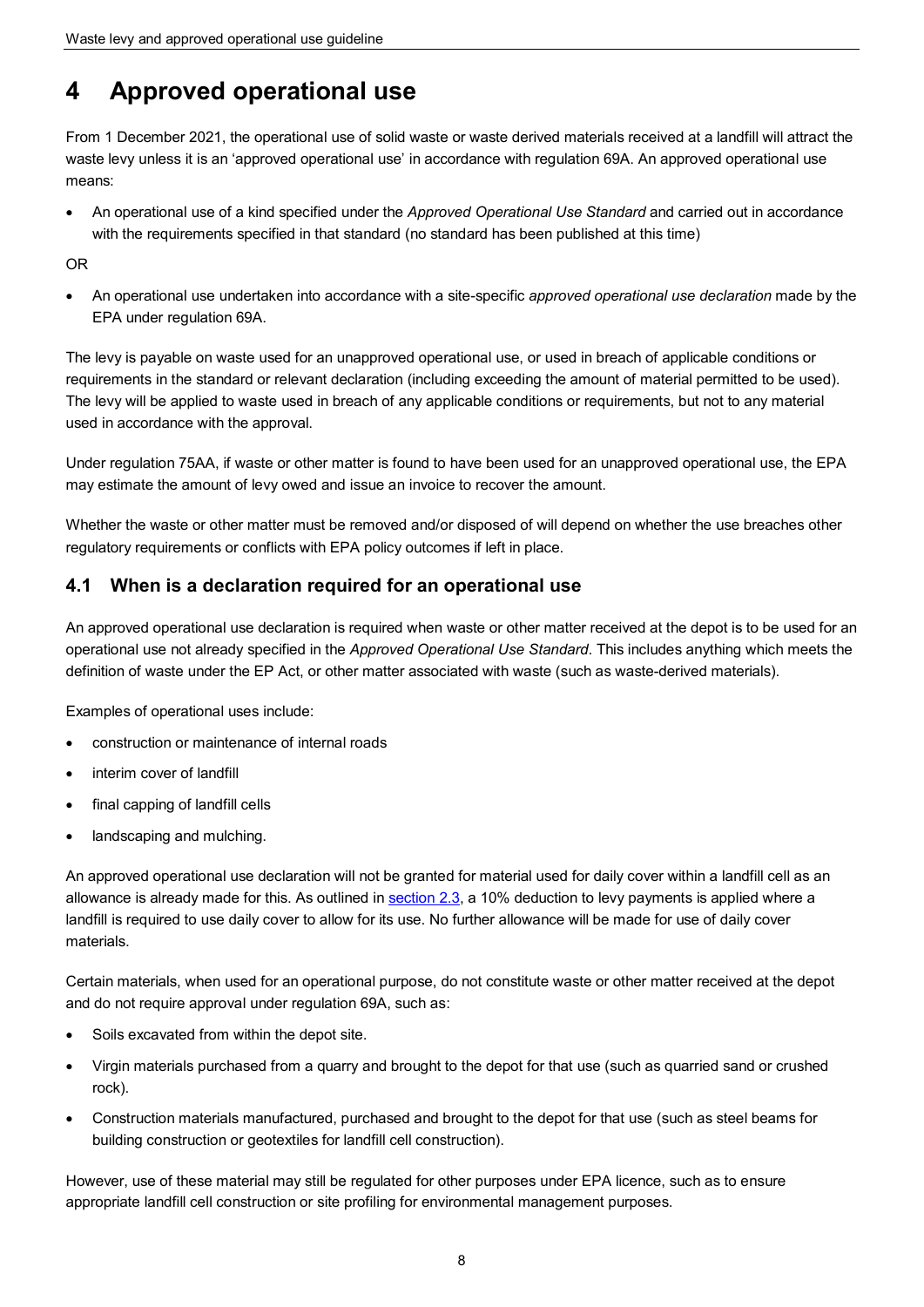This information is provided for illustrative purposes only. Whether or not approval under regulation 69A is required may depend on the individual facts of a specific case. If you are uncertain whether approval is required you should seek clarification from the EPA.

### <span id="page-12-0"></span>**4.2 Applying for an approved operational use declaration**

In order for the EPA to make an approved operational use declaration, it must be satisfied that the operational use is:

- Necessary for an operational or environmental management purpose.
- The type of waste or other matter proposed to be used is suitable for that purpose.

 In determining whether or not to issue an approved operational use declaration, the EPA must have regard to factors prescribed under regulation 69A(3) and seek to further the objects of the EP Act prescribed under section 10.

 conditions of licence for the respective landfill facility. If an operational use is not permitted under licence, you must first establish approval for this to occur under your licence which may include a change of licence conditions, a process change application, amendment to the landfill environment management plan, etc. Approved operational use declarations will only be issued for operational uses which are already permitted under

Functionality is currently being developed for applications to be made via the [Environment Licensing Forms p](https://www.elf.sa.gov.au/Public/Content/LaunchPage.aspx)ortal, which will detail information to be provided. For current instructions on how an application can be made please see the Waste [levy page.](https://www.epa.sa.gov.au/business_and_industry/waste-levy)

application being terminated. Under regulation 69B, a person who makes an application for an approved operational use declaration must provide any information required by the EPA in order to make a determination on the application. The EPA may also require this information to be verified by statutory declaration. Failure to comply in this regard will result in consideration of the

The EPA will seek to consider applications and make a determination in a timely manner. However, timeframes will depend on the complexity of the matter under consideration and the timely provision of necessary information to support the application.

## <span id="page-12-1"></span>**4.3 Conditions of declarations**

 An approved operational use declaration issued by the EPA must be in writing and clearly specify that it is for the purposes of making a declaration for an approved operational use under regulation 69A.

In accordance with regulation 69A(4), a declaration must specify:

- the type and amount of the waste or other matter to which the declaration applies
- the purpose and location of the operational use.

The declaration may also be subject to such other conditions as the EPA thinks fit. For example, conditions may relate to:

- the operational use occurring in a specified manner or timeframe
- plans, specifications or reports being prepared by a person with specified qualifications
- works being carried out by a person with specified qualifications
- complete and accurate records being kept relating to the operational use and available for inspection.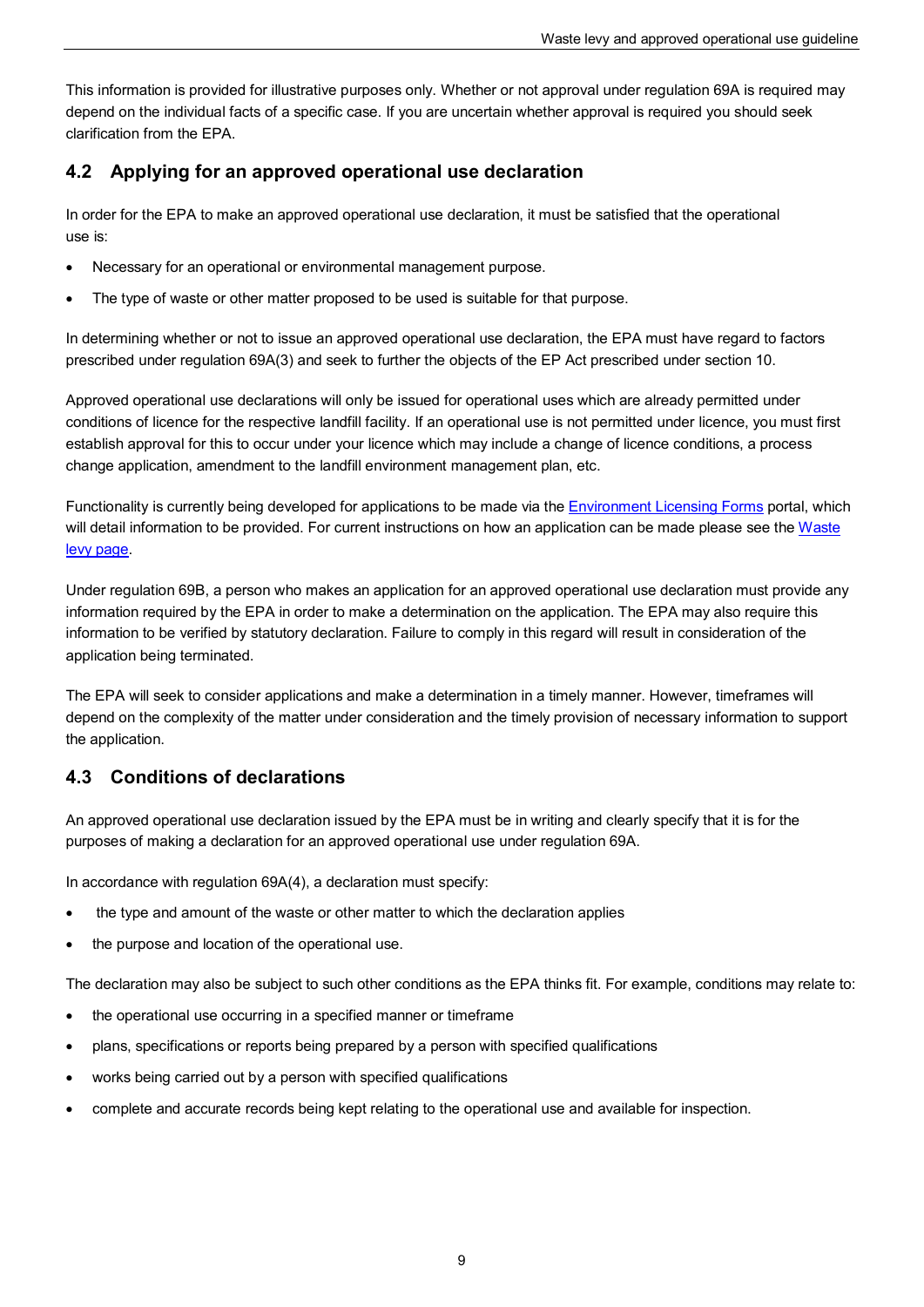Under regulation 69A(4)(d), the declaration and its conditions may be varied or revoked at any time if the EPA is satisfied that:

• a condition of the declaration has been contravened

OR

• there is potential for environmental harm to occur

OR

• the declaration was improperly obtained

#### OR

• other circumstances exist, which make it necessary or appropriate to do so.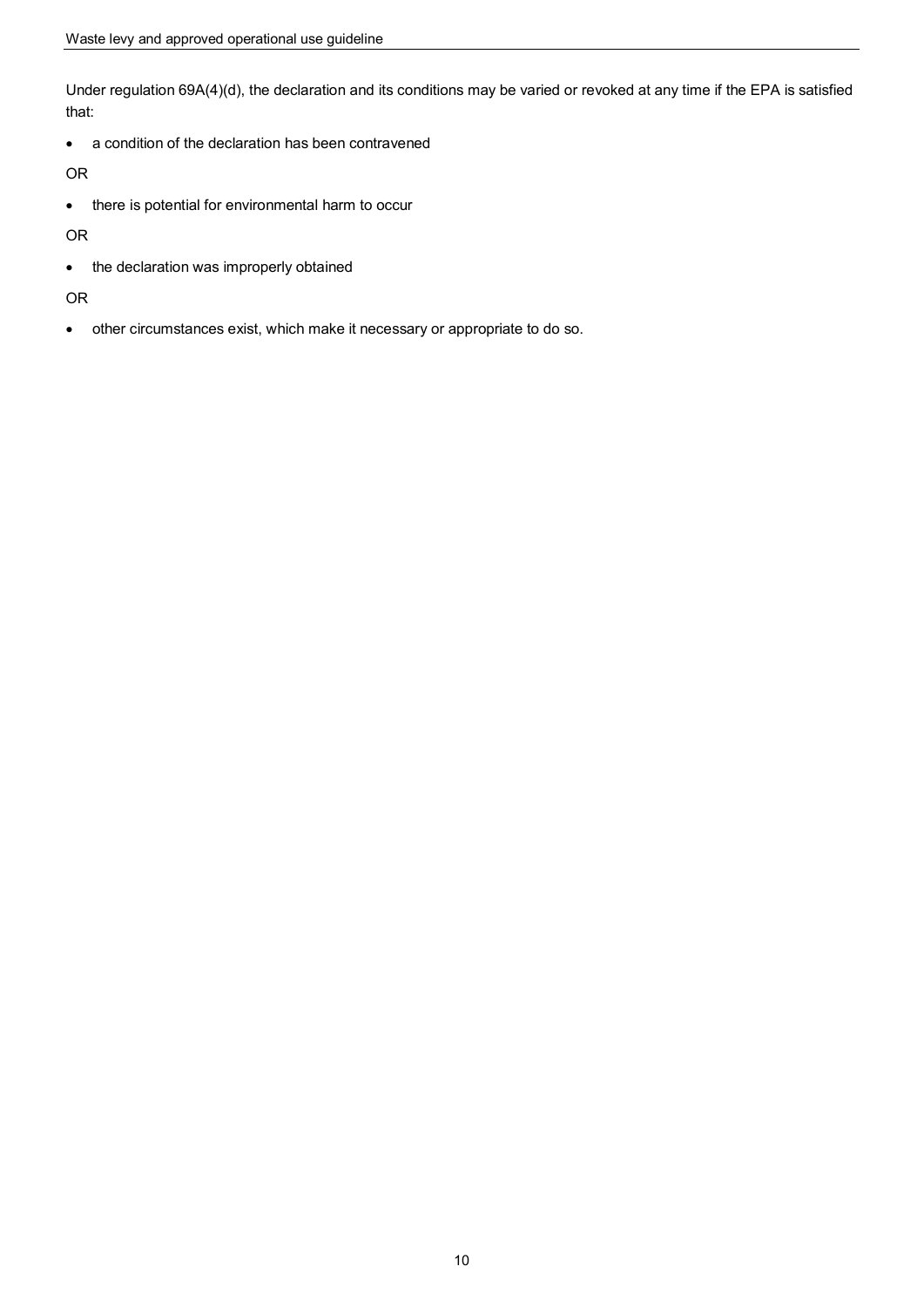#### <span id="page-14-0"></span>**5 Stockpiles**

 licence at a landfill may attract the waste levy. This includes waste or other matter which is stockpiled in breach of a From 1 December 2021, the stockpiling of solid waste (including waste fill) in contravention of conditions of an EPA maximum allowable stockpile limit ('unauthorised stockpiling'), or in breach of another relevant EPA licence condition, such as a requirement that particular material be stockpiled under cover.

If there are no applicable requirements or conditions relating to stockpiling then no levy is payable.

If waste is found to have been stockpiled in breach of applicable requirements (eg stockpile limits), the EPA may estimate the amount of levy owed and issue an invoice to recover the amount. The levy will be applied to waste stockpiled in breach of any applicable requirements only, but not to any material stockpiled in accordance with applicable requirements and conditions (as shown in Figure 1).

If the waste is required to be removed and disposed of to achieve compliance, the levy will not be required to be paid twice in respect of the same waste.

If there are circumstances which necessitate maximum allowable stockpile limits to be temporarily increased, the licensee should contact the EPA to discuss this matter.

 Application of the waste levy to unauthorised stockpiling is applicable to waste disposal depots only (ie landfills). There is no ability to apply the waste levy to stockpiles at other waste depots which do not undertake disposal (eg material recovery facilities or transfer stations).





 It is noted that under section 51 of the EP Act, the EPA may require a financial assurance as a condition of authorisation where there is a risk of unauthorised stockpiling or abandonment of waste or other matter. See EPA information sheet, *[Financial assurances and stockpiling – who, when, what and how much](https://www.epa.sa.gov.au/files/14337_info_financial_assurances_stockpile.pdf)* for further information.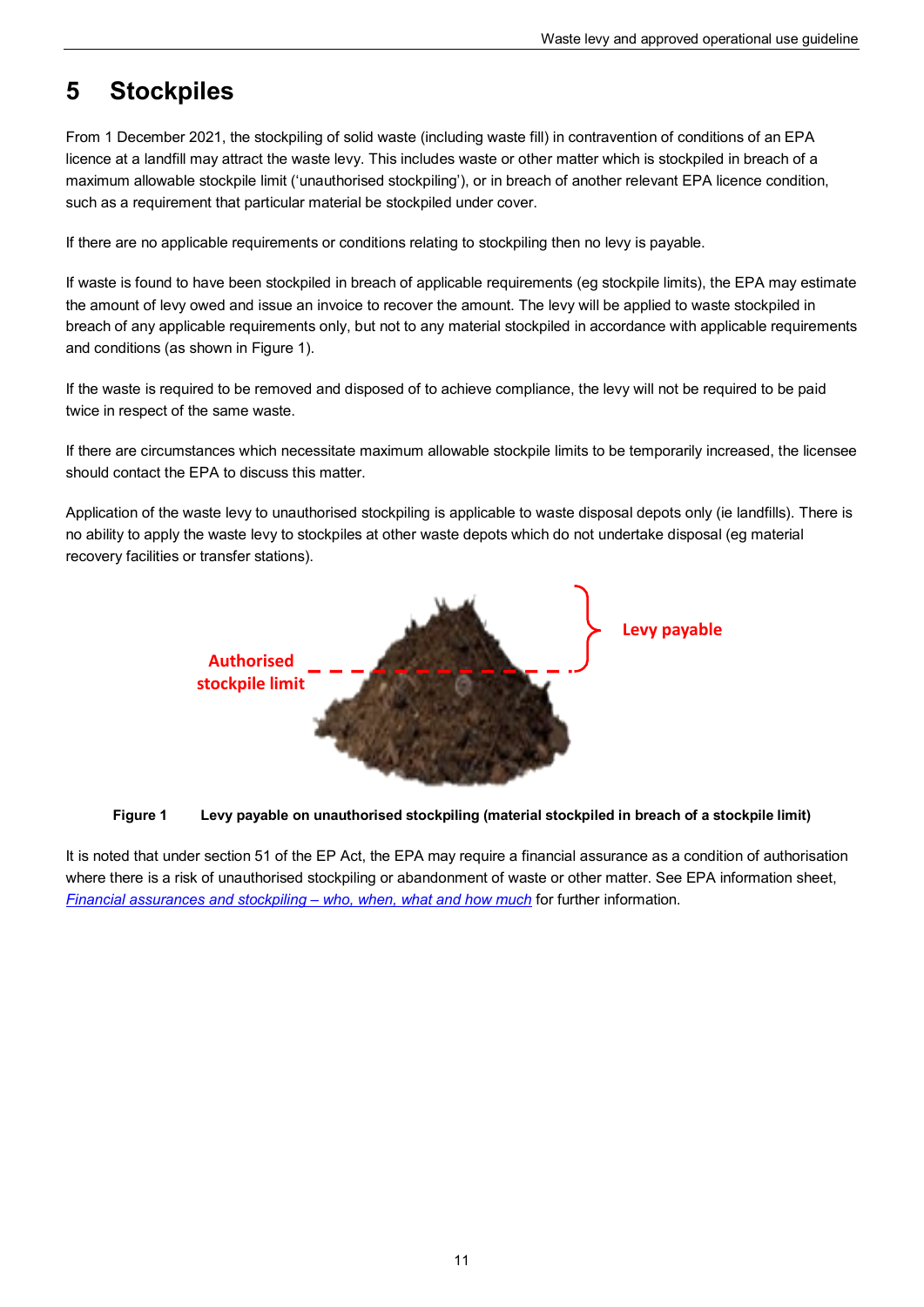#### <span id="page-15-0"></span>**6 Site surveys**

A site survey is a series of site measurements used to verify the quantity of waste disposed of at the depot and material remaining on site (ie stockpiles). The first survey provides a base plan of the depot, with subsequent surveys showing the amount of waste deposited.

In accordance with regulation 74A, all landfills disposing of over 10,000 tonnes of solid waste in a financial year must undertake and submit a site survey at least three months but not more than six months before the annual anniversary date of their EPA licence.

Landfill surveys must include the entire waste depot site (not just the landfill cell). To support this change, waste depots disposing of over 10,000 tonnes of solid waste must provide an initial baseline survey by 30 September 2021.

measurement standard. The survey must be completed in accordance with requirements specified in the *[Waste reporting, record keeping and](https://www.epa.sa.gov.au/files/14819_mass_balance_reporting_standard.pdf)* 

<u>meas*urement standard*[.](https://www.epa.sa.gov.au/files/14819_mass_balance_reporting_standard.pdf)</u><br>It is noted that under regulation 75AAB the EPA may, by notice in writing, require a waste depot to provide a volumetric survey at any time for the purposes of determining the amount of levy payable by the depot if records are considered to be inadequate under regulation 75AA.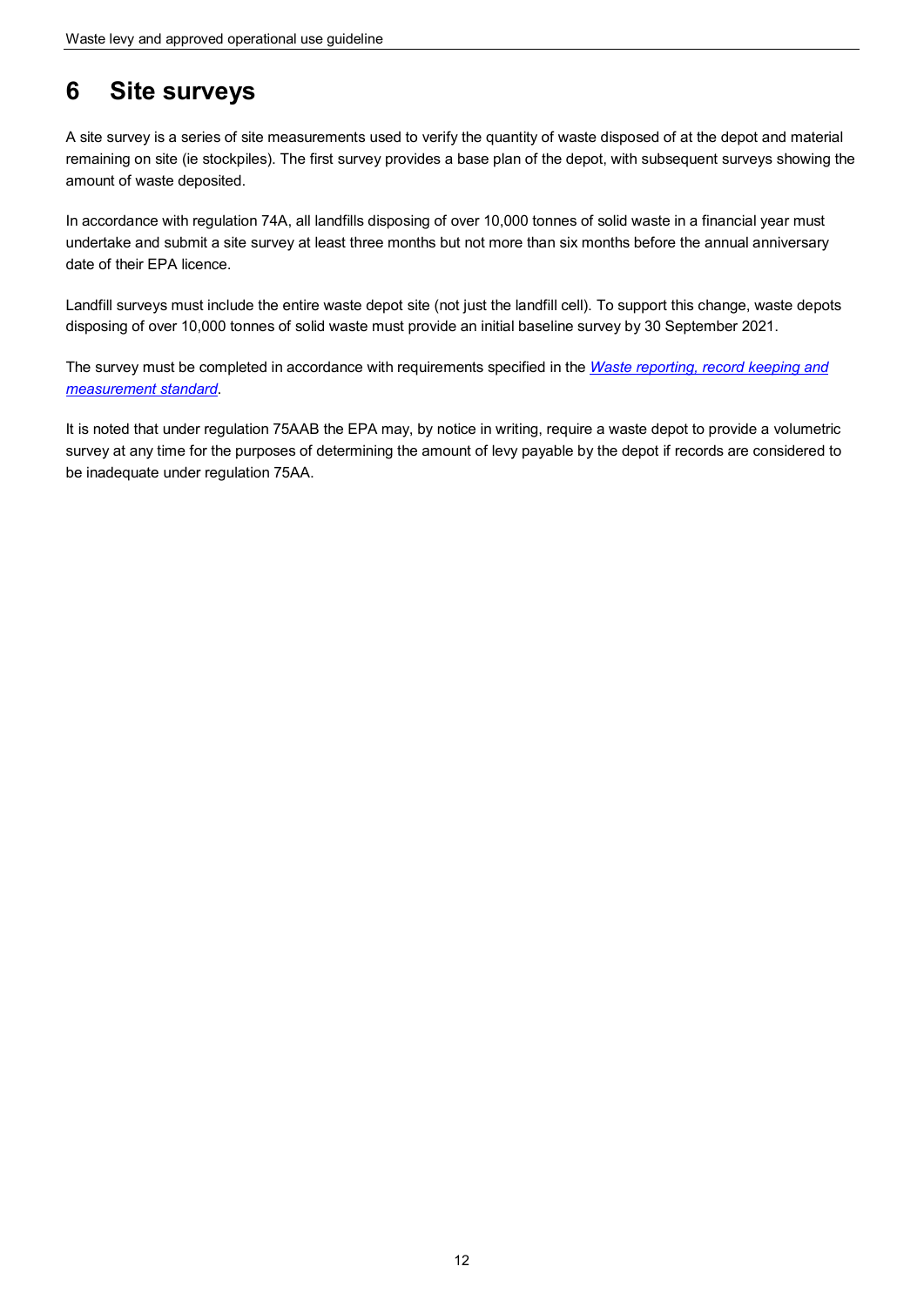#### <span id="page-16-0"></span>**7 Penalties for default on levy payments**

licensee fails to pay by the due date, the whole or part of any levy that the licensee is liable to pay. Regulation 70 specifies the penalties which apply when a default on levy payments occurs. A default occurs when a

licensee fails to pay by the due date, the whole or part of any levy that the licensee is liable to pay.<br>Applicable penalties are summarised in the table below, where the penalty applied is the higher of the base amount or the percentage applied to the amount due for each month (or part of a month) for which the default continues.

| A | Where reasonable and practicable measures were taken to prevent the default | \$200 or 2%   |
|---|-----------------------------------------------------------------------------|---------------|
| B | Where the default is identified and voluntarily reported to the EPA         | \$200 or 2%   |
|   | Where both A and B apply                                                    | \$150 or 1.5% |
|   | In any other case                                                           | \$350 or 3.5% |

The lower penalties specified in A, B and C may be applied in certain circumstances (outlined below) in order to encourage licensees to adopt good administrative processes, and encourage self-auditing and self-reporting of levy payments.

#### <span id="page-16-1"></span>**7.1 Reasonable and practicable measures**

Under regulation 70(2)(a), the EPA may apply a reduced penalty to default of levy payments (being the higher of \$200 or 2% of the amount due for each month, or part of a month), where the licensee satisfies the EPA that all reasonable and practicable measures were taken to prevent the default from occurring.

In order to show that reasonable and practicable measures were taken, licensees must keep complete and accurate records, make diligent efforts to understand and comply with the law, seek expert advice on uncertain or complex matters and be honest in their dealings with the EPA.

In determining whether a licensee has taken all reasonable and practicable measures, the EPA will take into account all relevant factors and each case will be considered on its merits. The following, while not exhaustive, are examples of factors which may indicate that all reasonable and practicable measures have been taken:

- The licensee has a good history of reporting, compliance and cooperation with the EPA.
- The licensee maintains a complete and accurate records system.
- The licensee has documented administrative control processes aimed at averting the risk of a default from occurring (such as multiple officer sign-offs and self-auditing processes).
- Staff of the licensee responsible for weighing, recording and reporting waste tonnages are competent and qualified.
- The licensee has taken reasonable steps to be aware of their obligations, including familiarising themselves with the relevant legislation and seeking expert advice for uncertain or complex matters.
- • The licensee acted promptly to seek advice or provide information once becoming aware that a default may have occurred.
- • The default occurred due to circumstances outside of the licensee's control (such as unexpected postal delays or IT breakdowns to third party systems).

Financial incapacity is <u>not</u> considered to be a circumstance outside the licensees' control.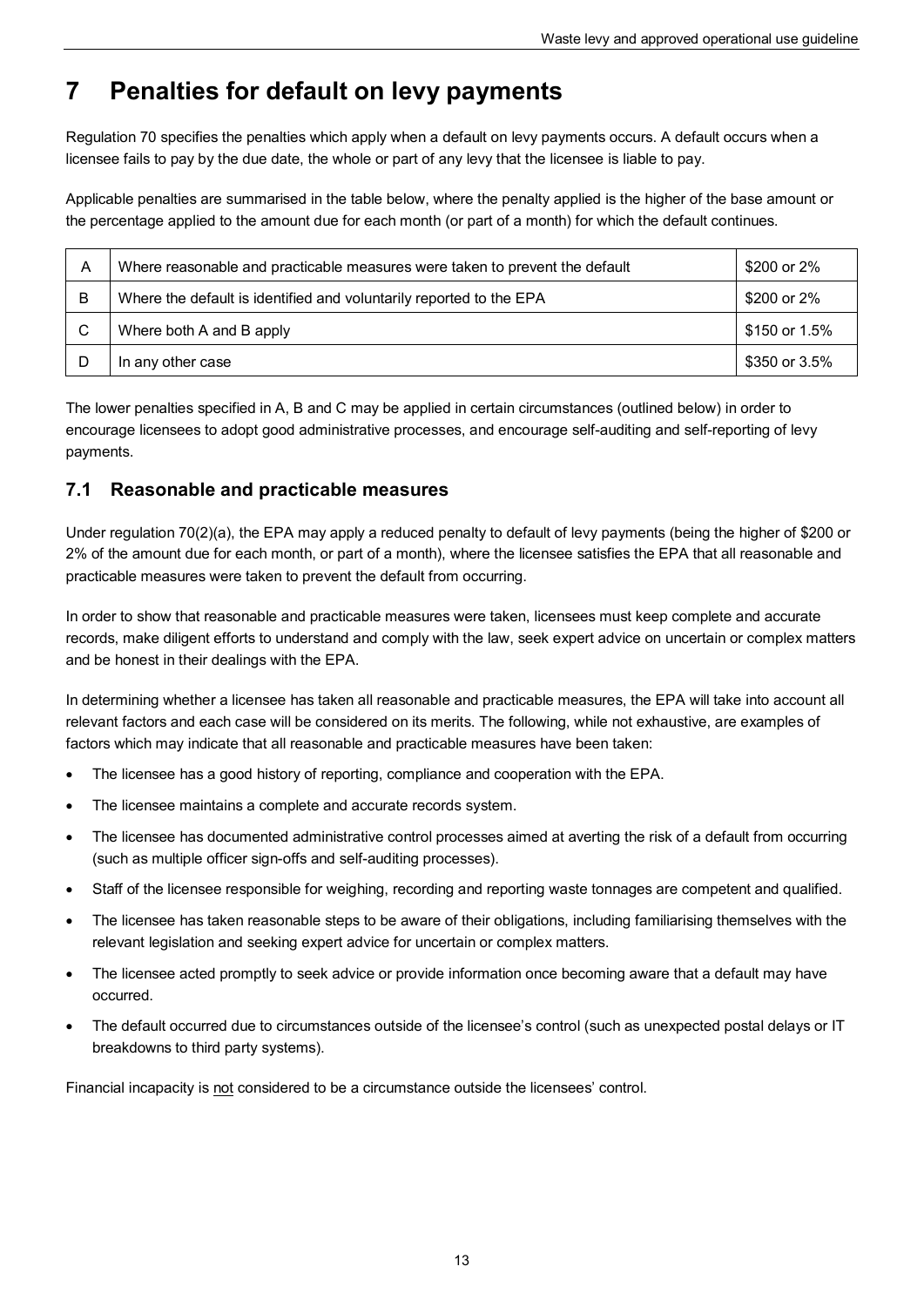## <span id="page-17-0"></span>**7.2 Voluntarily reported default**

 2% of the amount due for each month, or part of a month), where the default has been identified and voluntarily reported Under regulation 70(2)(b), the EPA may apply a reduced penalty to default of levy payments (being the higher of \$200 or to the EPA.

In order for this provision to apply, the default must be reported by the licensee before the EPA has identified and notified the licensee of the default.

A voluntary report must be in writing and provide sufficient information to determine the nature and extent of the default. The report must state the identity of the licensee, the nature, period and amount of the default, and an explanation of how the default occurred.

 soon as they are identified. Since penalties accumulate for each month the default continues, the sooner a default is This lower penalty is to encourage licensees to undertake self-auditing and to voluntarily report any discrepancies as reported and rectified, the lower the penalty which will be applied.

A penalty is still applied for voluntarily reported defaults to ensure licensees are encouraged to make levy payments accurately and on time.